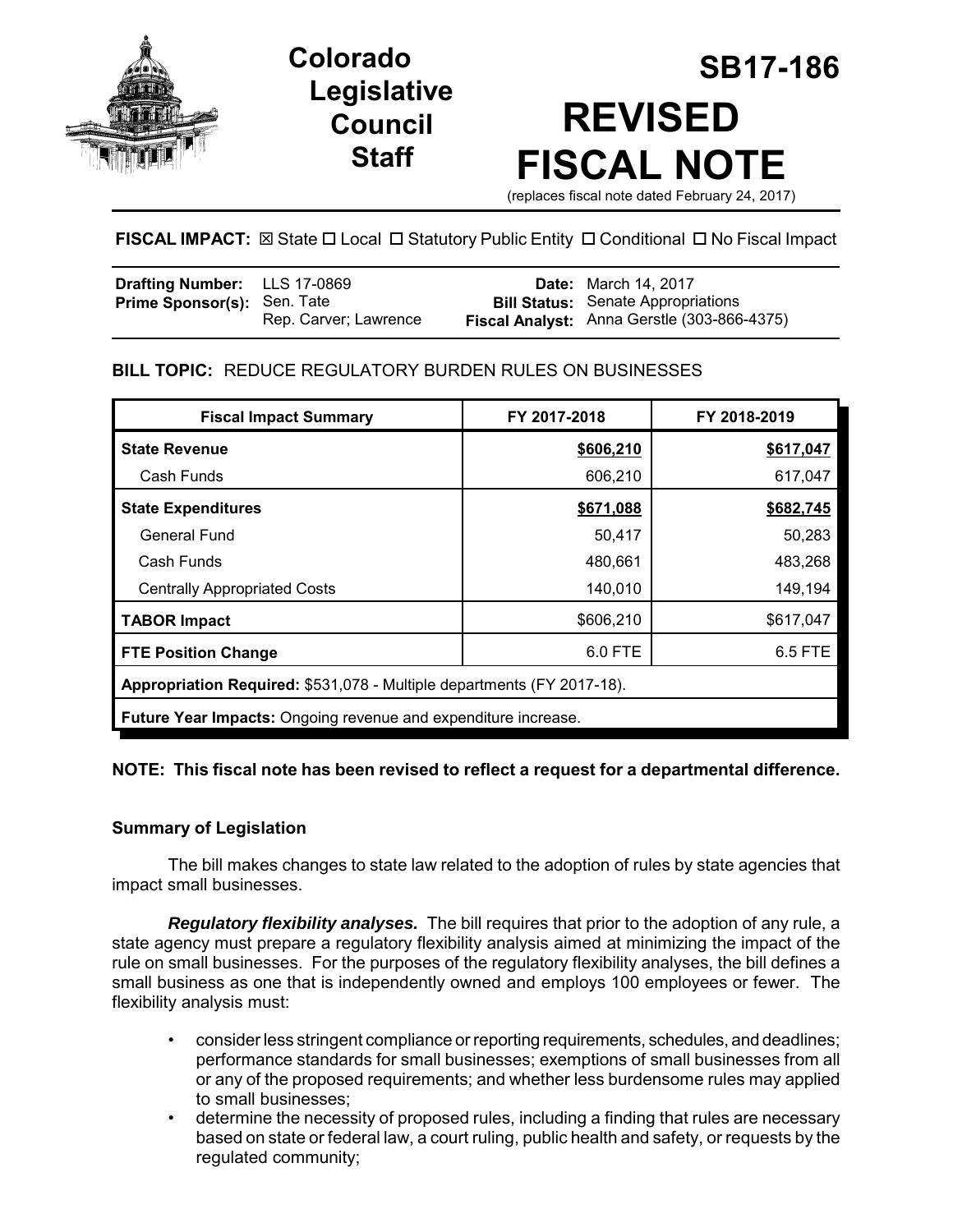- determine the fiscal impact of the proposed rules on small businesses; and
- identify least costly alternatives to the proposed rules.

If the proposed rule is adopted, the agency must adopt the least costly alternative and any exemptions or less burdensome rules identified in the flexibility analysis, unless the agency provides written justification. The regulatory flexibility analysis must be made available five days prior to a public hearing, and must be filed with the Secretary of State's Office (SOS) at the same time as the notice of proposed rulemaking and the proposed rules.

If a small business is adversely affected by an action of an agency, or not satisfied with the flexibility analysis, the business may file a request with the Department of Regulatory Agencies (DORA) for the agency to prepare a cost-benefit analysis. The executive director of DORA must decide whether to require a cost-benefit analysis and may adjust the rulemaking schedule accordingly.

*Outreach.* Under current law, agencies must convene a representative stakeholder group to participate in public rulemaking hearings and submit views on the proposals. The bill requires state agencies proposing rules that likely impact small businesses to actively solicit representatives of small businesses to participate in the stakeholder groups, as well as to expand outreach and notification to small businesses that may not be represented by a trade association or lobbyist. The bill requires that DORA maintain a website that includes the regulatory flexibility analyses.

**Definitions.** Under the Administrative Procedures Act (APA), a small business is defined as a business with fewer than 500 employees. The bill modifies the definition in the APA to mean a business entity that is independently owned and operated, employs fewer than 500 employees, and has gross annual sales of less than \$6 million. This definition does not apply to the required regulatory flexibility analyses.

# **Background**

*Rulemaking.* Under current law, administrative rules are promulgated in accordance with the APA. When an agency wants to promulgate a new rule or amend an existing rule, it must first file a "Notice of Proposed Rulemaking" with the SOS, which publishes a public notice in the Colorado Register. Once the notice is filed with the SOS, the public is allowed to offer comments on the proposed rule, and may request a cost-benefit analysis. Agencies must accept and consider comments from the public before the agency can adopt, amend, or otherwise change any regulation not explicitly exempted from the APA. Following a hearing on a proposed rule, the agency has 180 days to file adopted rules with the SOS. Table 1 shows the number of rules promulgated in 2015 and 2016 by department.

| Table 1. Rules Promulgated by Department in 2015 and 2016* |      |      |  |  |
|------------------------------------------------------------|------|------|--|--|
| <b>Department</b>                                          | 2015 | 2016 |  |  |
| Agriculture                                                | 6    | 18   |  |  |
| Corrections                                                |      |      |  |  |
| Education                                                  | 21   | 18   |  |  |
| Health Care Policy and Financing                           | 21   | 18   |  |  |
| <b>Higher Education</b>                                    |      |      |  |  |
| <b>Human Services</b>                                      | 27   | 46   |  |  |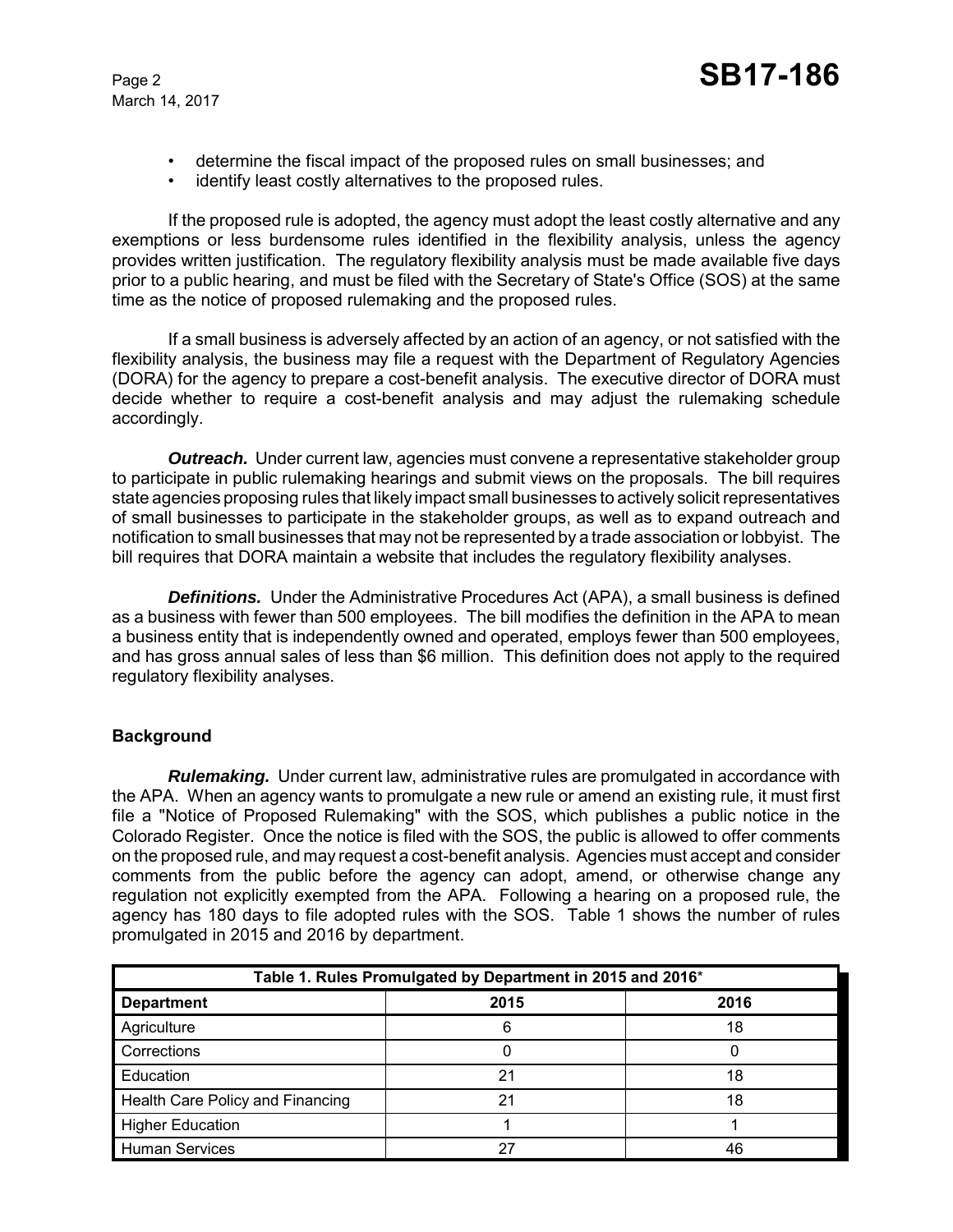| Table 1. Rules Promulgated by Department in 2015 and 2016 * (Cont.) |             |              |  |  |  |
|---------------------------------------------------------------------|-------------|--------------|--|--|--|
| <b>Department</b>                                                   | 2015        | 2016         |  |  |  |
| Labor and Employment                                                | 10          | 13           |  |  |  |
| Law                                                                 |             |              |  |  |  |
| <b>Local Affairs</b>                                                | 64          | 59           |  |  |  |
| <b>Military Affairs</b>                                             | 0           | $\mathbf{0}$ |  |  |  |
| <b>Natural Resources</b>                                            | 37          | 41           |  |  |  |
| Personnel and Administration                                        | 9           |              |  |  |  |
| <b>Public Health &amp; Environment</b>                              | 57          | 65           |  |  |  |
| <b>Public Safety</b>                                                | 12          | 8            |  |  |  |
| <b>Regulatory Agencies</b>                                          | 123         | 71           |  |  |  |
| Revenue                                                             | 71          | 79           |  |  |  |
| <b>State</b>                                                        | 6           | 3            |  |  |  |
| Transportation                                                      | 6           | и            |  |  |  |
| Treasury                                                            | $\mathbf 0$ | 0            |  |  |  |
| <b>TOTAL</b>                                                        | 2487        | 2459         |  |  |  |

*\* Rule review years go from November 1 to November 1.* 

#### **State Revenue**

*The bill increases state cash fund revenue to DORA, SOS, and the Department of Revenue (DOR), and the Department of Public Health and the Environment (CDPHE) by \$606,210 in FY 2017-18, and \$617,047 in FY 2018-19.* The bill will increase revenue to various cash funds in these departments to cover the increased direct and indirect cash-funded costs as a result of the bill.

#### **TABOR Impact**

This bill increases state cash fund revenue from fees, which will increase the amount of money required to be refunded under TABOR for FY 2017-18 and FY 2018-19. TABOR refunds are paid out of the General Fund. Since the bill increases the TABOR refund obligation without a corresponding change in General Fund revenue, the amount of money available in the General Fund for the budget will decrease by an identical amount.

#### **State Expenditures**

*The bill increases state expenditures by \$671,088 in FY 2017-18 and \$682,745 in FY 2018-19 for several state agencies.* Costs are listed by department in Table 2 for FY 2017-18 and Table 3 for FY 2018-19 and discussed below.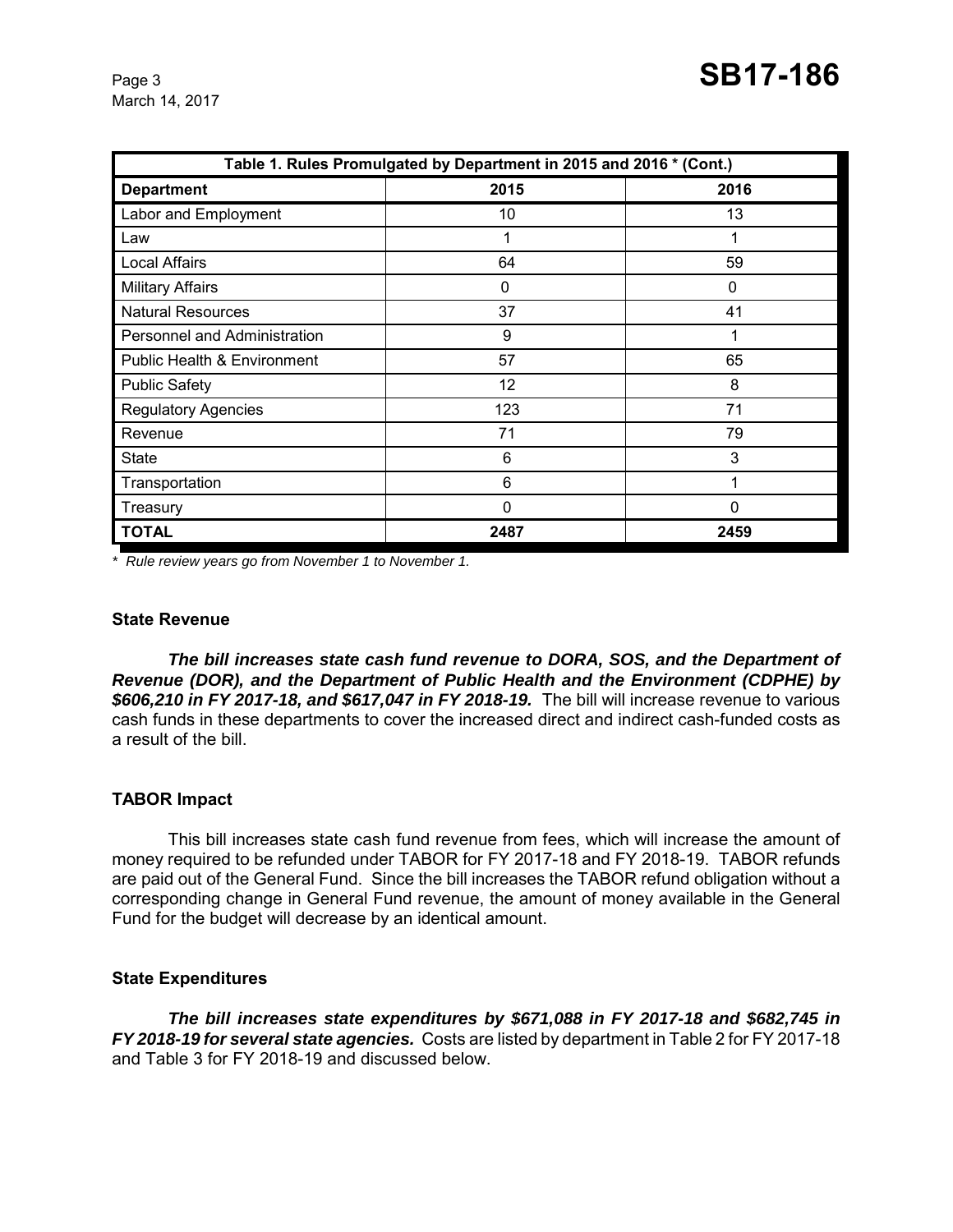| Table 2. Expenditures Under SB17-186 in FY 2017-18 |                                    |            |                          |                |                                   |           |
|----------------------------------------------------|------------------------------------|------------|--------------------------|----------------|-----------------------------------|-----------|
| <b>Department</b>                                  | <b>Personal</b><br><b>Services</b> | <b>FTE</b> | Capital &<br>Operating   | Other<br>Costs | <b>Centrally</b><br>Appropriated* | Total     |
| Public Health and<br>Environment                   | \$96,821                           | 1.2        | \$5,843                  |                | \$44,601                          | 147,265   |
| <b>Public Safety</b>                               | 3,776                              | 0.1        | $\overline{\phantom{a}}$ |                | 1,646                             | 5,422     |
| Personnel and<br>Administration                    | 5,586                              | 0.1        | $\qquad \qquad$          |                | 1,328                             | 6,914     |
| <b>Regulatory Agencies</b>                         | 75,063                             | 0.8        | 5,463                    | 6,400          | 13,240                            | 100,166   |
| Revenue                                            | 301,464                            | 3.8        | 22,422                   |                | 79,196                            | 403,082   |
| Secretary of State                                 |                                    |            | $\overline{\phantom{a}}$ | 8,240          |                                   | 8,240     |
| <b>TOTAL</b>                                       | \$482,710                          | 6.0        | \$33,728                 | \$14,640       | \$140,010                         | \$671,088 |

*\* Centrally appropriated costs are not included in the bill's appropriation.*

| Table 3. Expenditures Under SB17-186 in FY 2018-19 |                             |            |                          |                       |                                   |           |
|----------------------------------------------------|-----------------------------|------------|--------------------------|-----------------------|-----------------------------------|-----------|
| <b>Department</b>                                  | Personal<br><b>Services</b> | <b>FTE</b> | Capital &<br>Operating   | Other<br><b>Costs</b> | <b>Centrally</b><br>Appropriated* | Total     |
| Public Health and<br>Environment                   | 105,624                     | 1.3        | 1,235                    |                       | 47,272                            | 154,131   |
| <b>Public Safety</b>                               | 4,532                       | 0.1        | -                        |                       | 1,802                             | 6,334     |
| Personnel and<br>Administration                    | 6,703                       | 0.1        | $\overline{\phantom{a}}$ |                       | 1,429                             | 8,132     |
| <b>Regulatory Agencies</b>                         | 81,887                      | 0.9        | 805                      |                       | 14,662                            | 97,354    |
| Revenue                                            | 328,870                     | 4.1        | 3,895                    |                       | 84,029                            | 416,794   |
| <b>TOTAL</b>                                       | \$527,616                   | 6.5        | \$5,935                  | \$0                   | \$149,194                         | \$682,745 |

*\* Centrally appropriated costs are not included in the bill's appropriation.*

*Assumptions.* The bill requires that a regulatory flexibility analysis be performed for all proposed rules. The fiscal note assumes that the analyses of rules that do not impact small businesses can be accomplished within existing appropriations. For rules that do impact small businesses, the fiscal note assumes up to 50 hours per rule is required, depending on the department. FY 2017-18 costs have been prorated to assume an August 1 start date and the General Fund paydate shift.

In addition, the fiscal note assumes that additional expenditures required to conduct a cost-benefit analysis requested by a small business will be initially accomplished within existing appropriations. Cost-benefit analyses can be requested under current law, so any change is expected to be minimal. Should an agency require additional resources, the affected agencies will request them through the annual budget process.

*Public Health and Environment.* CDPHE requires 1.2 FTE in FY 2017-18 and 1.3 FTE in FY 2018-19, paid from the General Fund and cash funds, to conduct substantial regulatory flexibility analyses of 57 rules per year.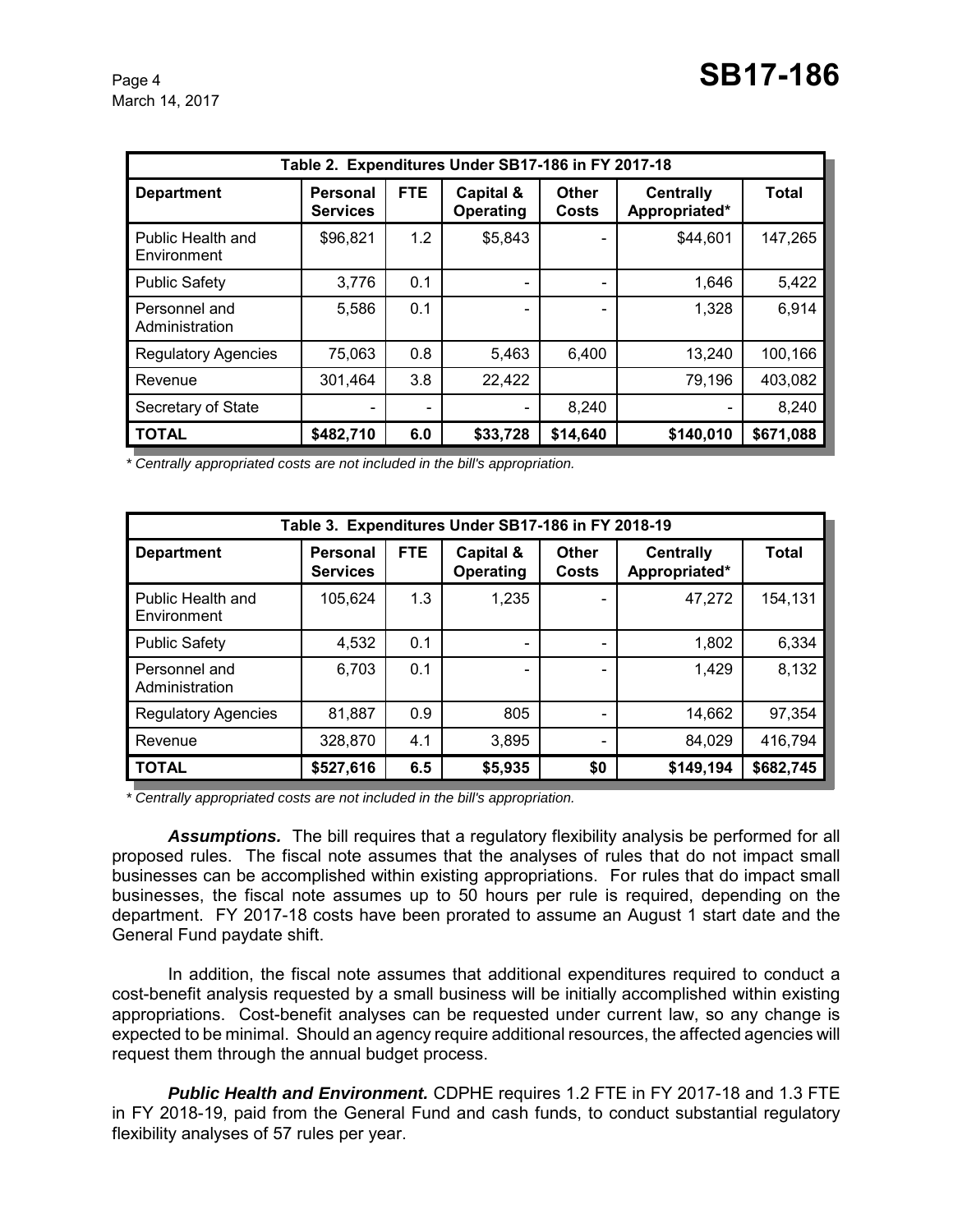**Public Safety.** The Department of Public Safety requires 0.1 FTE, paid from the General Fund, to conduct substantial regulatory flexibility analyses of six rules per year beginning in FY 2017-18.

*Personnel and Administration.* The Department of Personnel and Administration requires 0.1 FTE, paid from the General Fund, to conduct regulatory flexibility analyses of six rules per year beginning in FY 2017-18.

*Regulatory Agencies.* DORA requires 0.8 FTE in FY 2017-18 and 0.9 FTE in FY 2018-19 to conduct substantial regulatory flexibility analyses of 94 rules per year and accept requests by aggrieved small businesses for cost-benefit analyses. In addition, DORA requires \$6,400 to establish a one-stop website for all regulatory flexibility analyses in FY 2017-18.Expenditures are from various cash funds within the divisions of real estate, insurance, professions and occupations, and securities in DORA.

*Revenue.* The DOR requires 3.8 FTE in FY 2017-18 and 4.1 FTE in FY 2018-19 to conduct substantial regulatory flexibility analyses on 349 rules. Rules made by the Enforcement Business Group (EBG) and Tax Division are the most heavily impacted and require an average of 28 hours and 13 hours per rule, respectively. Of the expenditures, \$291,044 are from the EBG Administration Cash Fund, and \$32,842 are from the General Fund.

*Secretary of State***.** The bill increases expenditures in the SOS by \$8,240 in FY 2017-18 to modify the administrative rules online filing system to allow an agency to attach the regulatory flexibility analysis and to publish the analysis in the Colorado Register. The expenditure is funded by the SOS Cash Fund. The fiscal note assumes 80 hours of computer programming at a rate of \$103 per hour. Additional workload to conduct outreach to small businesses and complete the regulatory flexibility analysis for SOS rules can be accomplished within existing appropriations.

**Department of Law.** The bill may increase the legal services required by state agencies to conduct rulemaking. The workload is expected to be initially accomplished within existing appropriations. Should individual agencies require additional legal services, they will request them through the annual budget process.

*All state agencies — outreach.* The bill increases the workload for state agencies to conduct additional outreach to small businesses. The fiscal note assumes that targeting small businesses that are not otherwise represented by trade organizations or lobbyists will be incorporated into each agency's existing outreach and stakeholder process. The workload is expected to be accomplished within existing appropriations.

*Minimally impacted state agencies.* With the exception of the departments discussed above, the bill increases the workload for all other state agencies to complete regulatory flexibility analyses during the rulemaking process. The increase is expected to be accomplished within existing appropriations; however, should any agency require additional resources, they will request them through the annual budget process.

*Centrally appropriated costs.* Pursuant to a Joint Budget Committee policy, certain costs associated with this bill are addressed through the annual budget process and centrally appropriated in the Long Bill or supplemental appropriations bills, rather than in this bill. Leased space is included to show the incremental impact of the additional FTE to the DOR, and calculated at a rate of 200 square feet per FTE at a rate of \$27 per square foot. Centrally appropriated costs also include indirect costs for CDPHE and the Department of Public Safety. The centrally appropriated costs subject to this policy are estimated in the fiscal note for informational purposes and summarized in Table 4.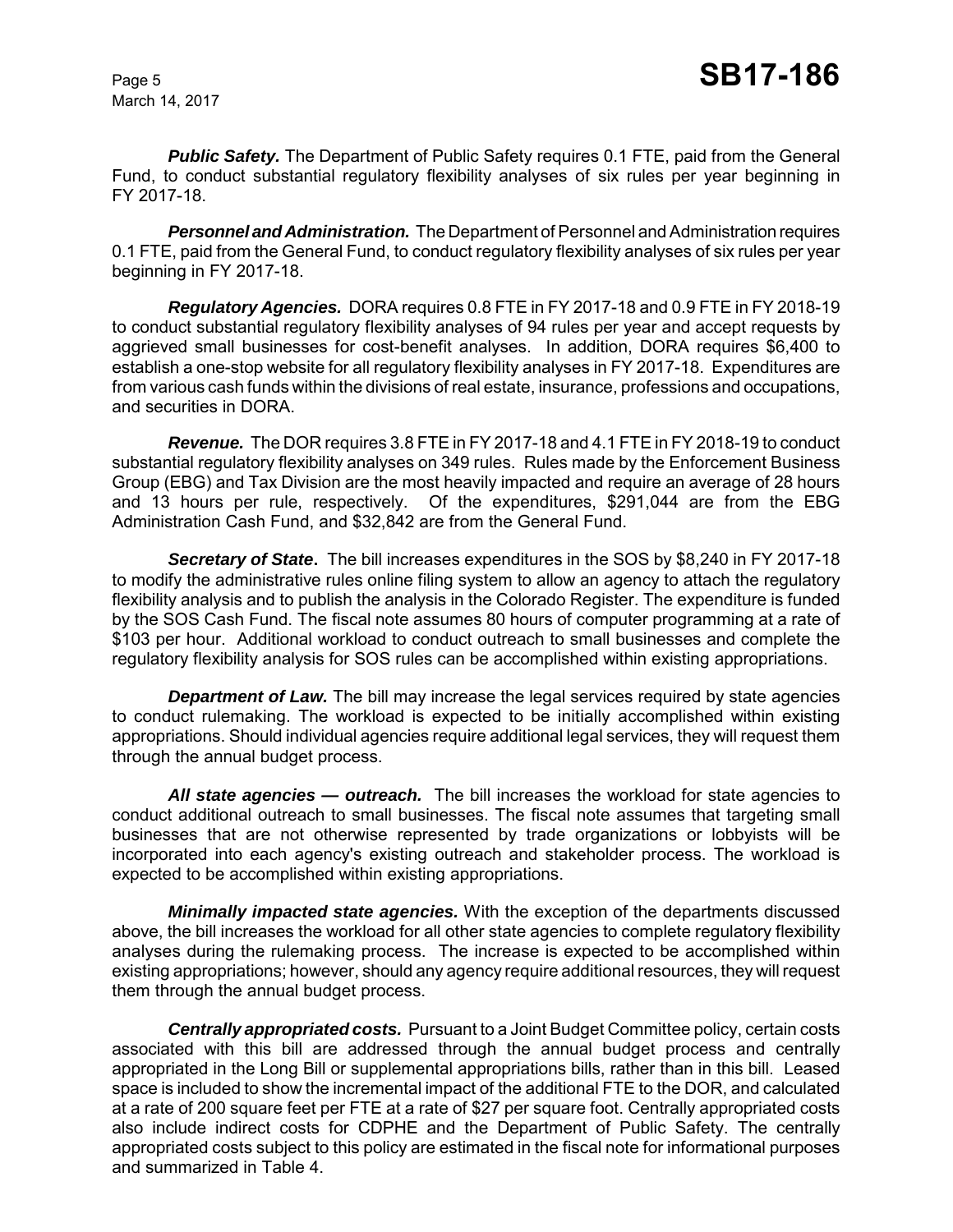| Table 4. Centrally Appropriated Costs Under SB17-186                 |            |            |  |  |  |
|----------------------------------------------------------------------|------------|------------|--|--|--|
| <b>Cost Components</b>                                               | FY 2017-18 | FY 2018-19 |  |  |  |
| Employee Insurance (Health, Life, Dental, and Short-term Disability) | \$48,007   | \$52,011   |  |  |  |
| Supplemental Employee Retirement Payments                            | 43,253     | 47,277     |  |  |  |
| Indirect Costs (CDPHE, DPS)                                          | 26,610     | 27,766     |  |  |  |
| Leased Space (DOR)                                                   | 22,140     | 22,140     |  |  |  |
| <b>TOTAL</b>                                                         | \$140,010  | \$149,194  |  |  |  |

#### **Effective Date**

The bill takes effect August 9, 2017, if the General Assembly adjourns on May 10, 2017, as scheduled, and no referendum petition is filed. The bill applies to all rulemaking initiated on or after that date.

#### **State Appropriations**

For FY 2017-18, the bill requires the following appropriations:

- \$102,664 and an allocation of 1.2 FTE to the Department of Public Heath and Environment, of which \$8,213 is from the General Fund and \$194,451 is from various cash funds;
- \$3,776 from General Fund and an allocation of 0.1 FTE to the Department of Public Safety;
- \$5,586 from General Fund and an allocation of 0.1 FTE to the Department of Personnel and Administration;
- \$323,886 and an allocation of 3.8 FTE to the Department of Revenue, of which \$291,044 is from Enforcement Business Group Administration Cash Fund, and \$32,842 is from the General Fund;
- \$86,926 from various cash funds and an allocation of 0.8 FTE to the Department of Regulatory Agencies; and
- \$8,240 from Secretary of State Cash Fund to the Secretary of State's Office.

#### **Departmental Difference**

CDPHE estimates that the bill will increase department expenditures by \$275,347 and 1.8 FTE in FY 2017-18 and \$263,544 and 1.8 FTE in FY 2018-19. This estimate assumes that: CDPHE will spend 75 hours per rule to conduct cost-benefit analyses on 18 rules per year; division director costs to review regulatory flexibility analyses; a July 1, 2017 start date; and a midrange salary for the requested staff. However, the fiscal note assumes a minimum salary for the required staff positions, no additional costs for division directors, an August 2017 start date consistent with